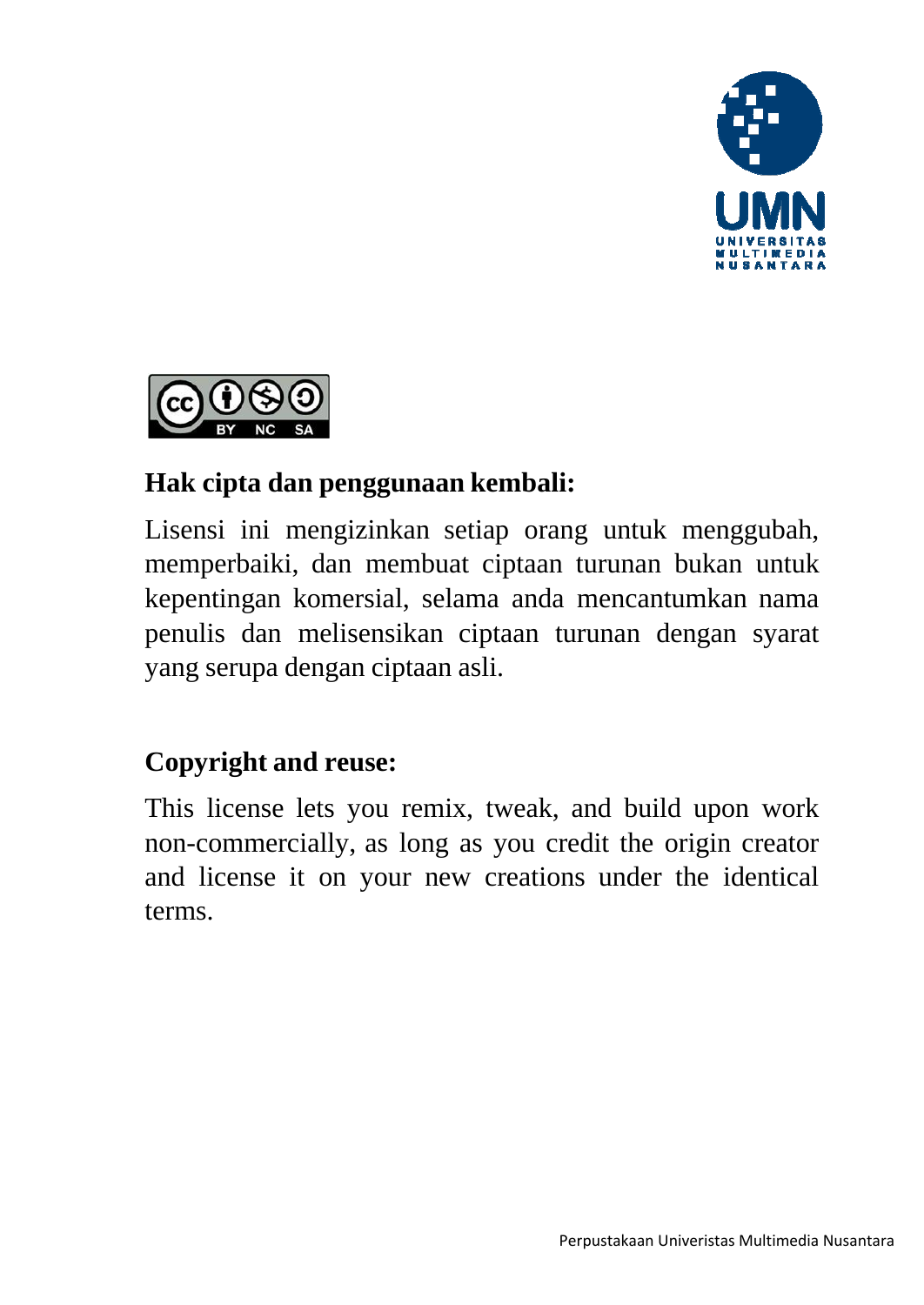### **DAFTAR PUSTAKA**

Alfajri, I., Isdianto, I., & undefined, B. (2014). Analisis Web Series dalam Format Film Pendek. *Wimba, Jurnal Komunikasi Visual & Multimedia*, *6*(1).

Bordwell, D., Thompson, K., & Smith, J. (2017). *Film Art: an Introduction*. New York, NY: McGraw-Hill Education.

Burtenshaw, K., Mahon, N., & Barfoot, C. (2011). *The Fundamentals of Creative Advertising*. 1000 Lausanne: Ava Publishing SA.

Cerrato, H. (2012). *The Meaning of Colors*. Retrieved from http://hermancerrato.com/graphic-design/images/color-images/the-meaning-ofcolors-book.pdf

Comey, J. (2015). *Art of Film Acting: a Guide For Actors and Directors*. Place of publication not identified: Focal.

Dancyger, K. (2015). *The Technique of Film and Video Editing: History, Theory, and Practice*. New York, NY: Routledge.

Dhanraj, B. (2012). The Complexity of Film Acting. *International Journal of New Communications*, *1*(2).

DiZazzo, R. (2013). *Corporate Media Production*. Place of publication not identified: Routledge.

Dobrean, A. (2016). Impact of Social Media on Social Anxiety: A Systematic Review. doi: DOI: 10.5772/65188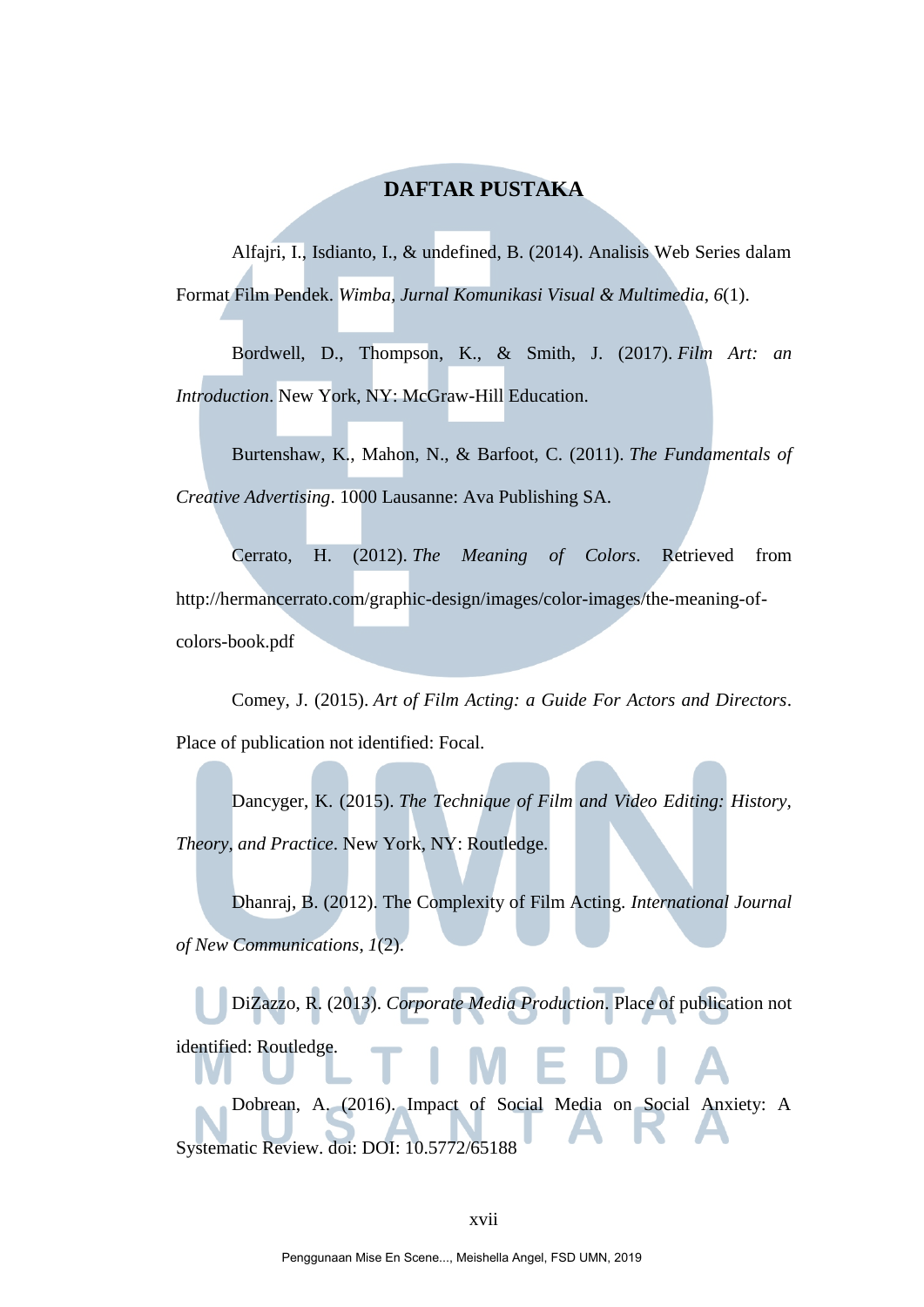Drennan, M., Baranovsky, Y., & Baranovsky, V. (2018). *Scriptwriting For Web Series: Writing For The Digital Age*. Abingdon, Oxon: Routledge.

Edgerton, K. (2013). *ByteSized TV: Writing The Web Series*. Retrieved from https://dspace.mit.edu/bitstream/handle/1721.1/81078/857834617- MIT.pdf?sequence=2

Firestone, R., Firestone, L. A., & Catlett, J. (2002). *Conquer Your Critical Inner Voice*. New York: Barnes & Noble Books.

Gibbs, J. (2012). *Mise-en-Scene: Film Style and Interpretation*. London: Wallflower.

Goldmark, J., & Schneier, F. (2015). Social Anxiety Disorder. doi: DOI: 10.1007/978-3-319-13060-6\_3

Hart, J. (2008). The Storyboard Artist and the Storyboard. *The Art of the Storyboard*, 27–36. doi: 10.1016/b978-0-240-80960-1.50007-7

Mackay, A. (2016). *The Practice of Advertising* (5th ed.). Burlington: Elsevier Butterwoth-Heinemann.

Mercado, G. (2011). *The Filmmaker's Eye*. Andover: Routledge Ltd.

Nah, S. (2012). A Study on Fantasy Images represented on the Films: Focused on Mise-en-Scène Element. *International Journal of Social, Behavioral, Educational, Economic, Business and Industrial Engineering*, *6*(6).

#### xviii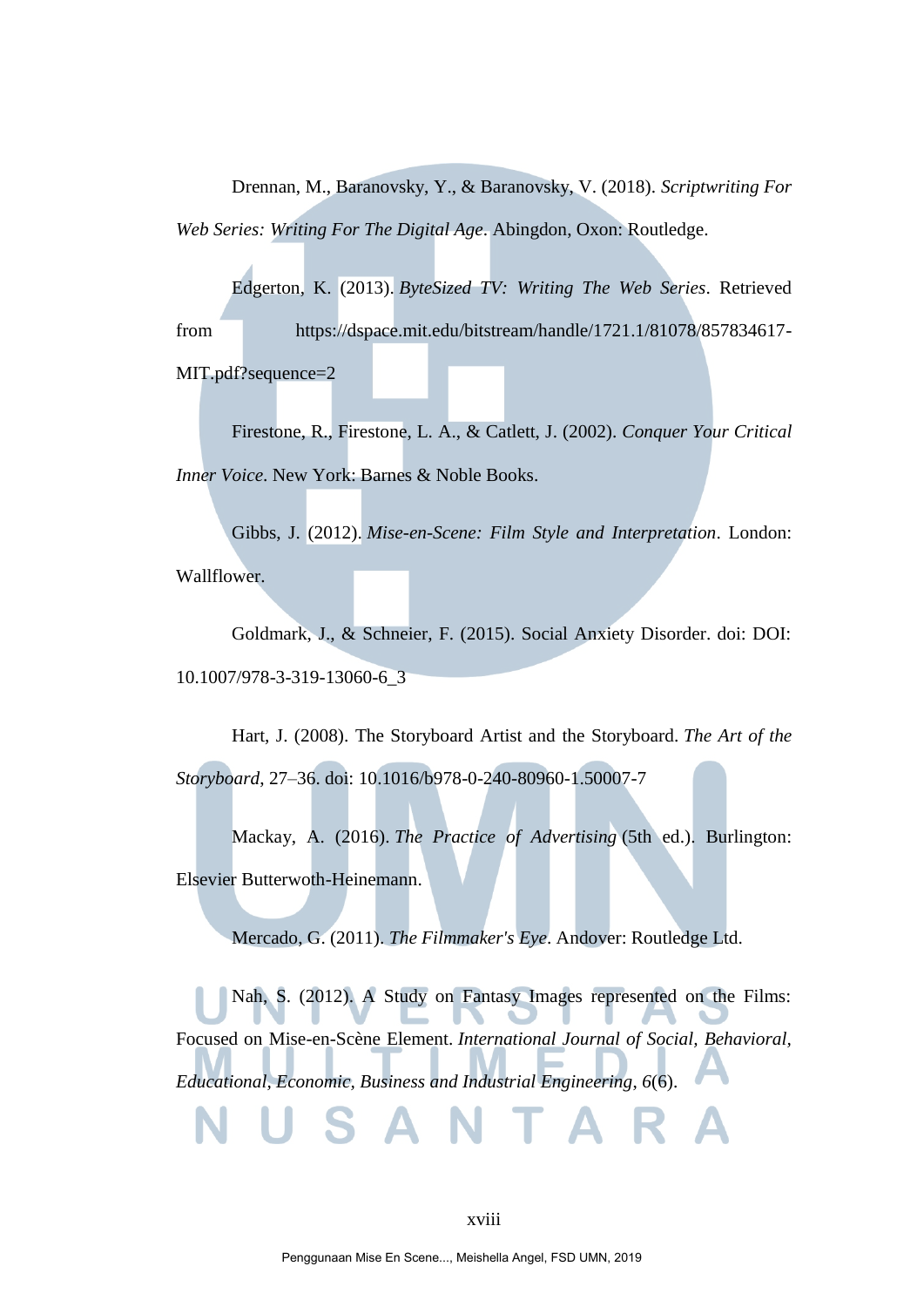Naratama. (2014). *Menjadi Sutradara Televisi: Dengan Single dan Multi Camera*. Jakarta: Gramedia Widiasarana Indonesia.

Newth, T. V. L. (2013). *The Ad-Makers: How The Best Tv Commercials Are Produced*. New York: Focal Press.

Obsessive-Compulsive Disorder (*OCD*). (2019). Retrieved from https://www.mind.org.uk/media/31936111/*OCD*-2019.pdf

Philips, K., & Feusner, J. (2010). Assessment and Differential Diagnosis of Body Dysmorphic Disorder. doi: DOI: 10.3928/00485713-20100701-04

Pramaggiore, M., & Wallis, T. (2011). *Film: a Critical Introduction*. London: King.

Rabiger, M., & Cherrier, M. H. (2013). *Directing: Film Techniques and Aesthetics.* (5th ed.). Oxford: Focal Press.

Shimp, T. A., & Andrews, J. C. (2014). *Integrated Marketing Communications in Advertising and Promotion*. Mason, OH: South-Western.

Sikov, E. (2010). *Film Studies: an Introduction*. New York: Columbia University Press.

Simpson, W. (2013). *Video Over Ip: a Practical Guide to Technology and Applications*. Amsterdam: Focal Press.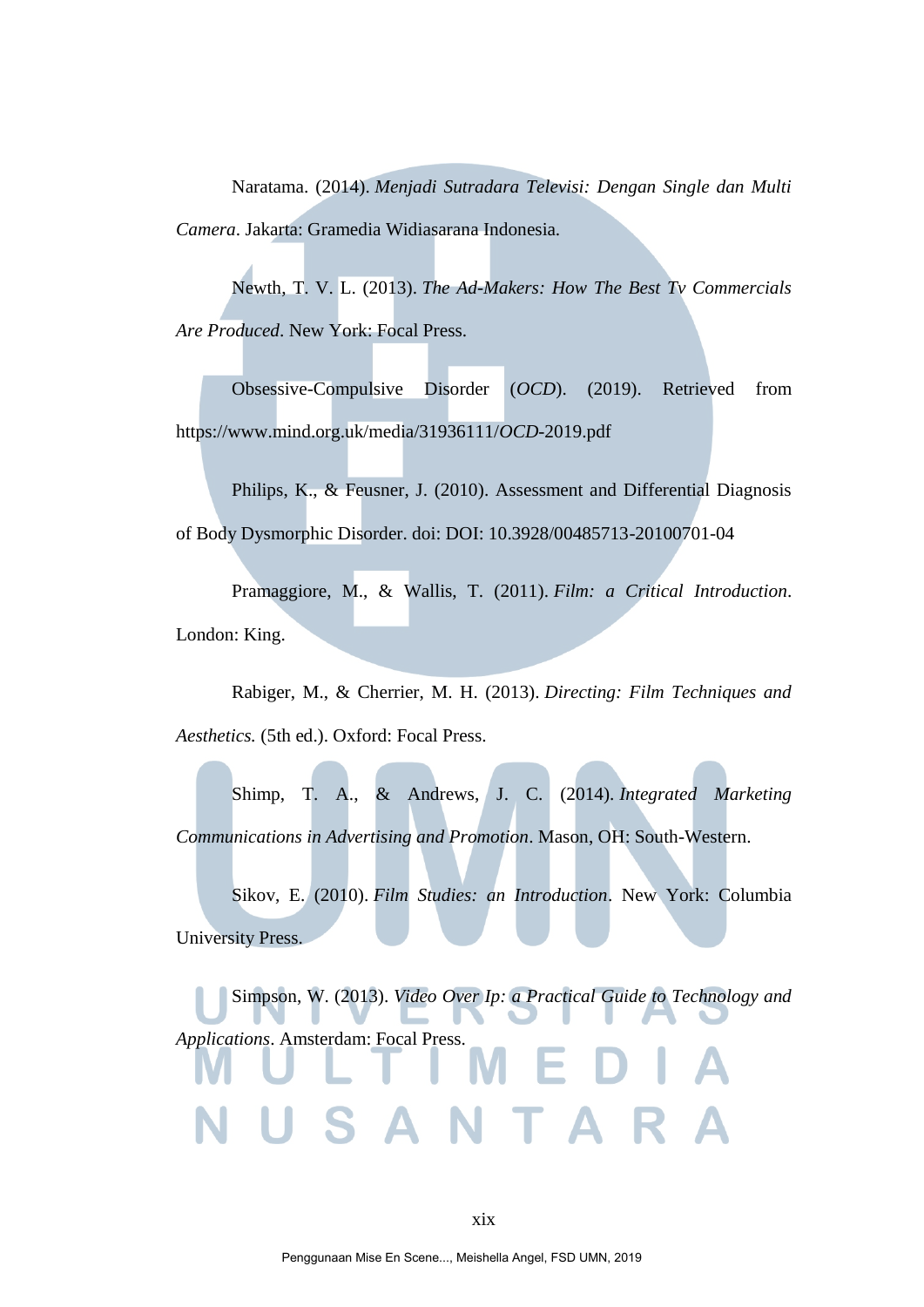Social Anxiety Disorder: More Than Just Shyness. (2016). Retrieved from https://www.nimh.nih.gov/health/publications/social-anxiety-disorder-more-thanjust-shyness/19-mh-8083-socialanxietydisordermorethanjustshyness\_153750.pdf

Suryabrata, S. (2013). *Psikologi Pendidikan*. Jakarta: PT Rajagrafindo.

Sweetow, S. (2013). *Corporate Video Production: Beyond The Board Room (And Out of the Bored Room)*. New York: Routledge.

Thompson, R., & Bowen, C. J. (2013). *Grammar of The Shot*. Amsterdam: Focal Press.

Torta, S., & Minuty, V. (2011). *Storyboarding: Turning Script to Motion*. Dulles, VA: Mercury Learning and Information.

Tranggono, R. I., & Latifah, F. (2007). *Buku Pegangan Ilmu Pengetahuan Kosmetik*. Jakarta: PT. Gramedia Pustaka Utama.

Veale, D. (2001). Cognitive–Behavioural Therapy for Body Dysmorphic Disorder. *Advances in Psychiatric Treatment*, *7*.

Vineyard, J. (2008). *Setting Up Your Shots: Great Camera Moves Every Filmmaker Should Know*. Studio City, CA: M. Wiese Productions.

Warin, C. (2011). Understanding Obsessive-Compulsive Disorder (*OCD*). Retrieved from https://www.mentalhealth.org.nz/assets/A-Z/Downloads/Understanding-*OCD*-MIND-UK-2013.pdf